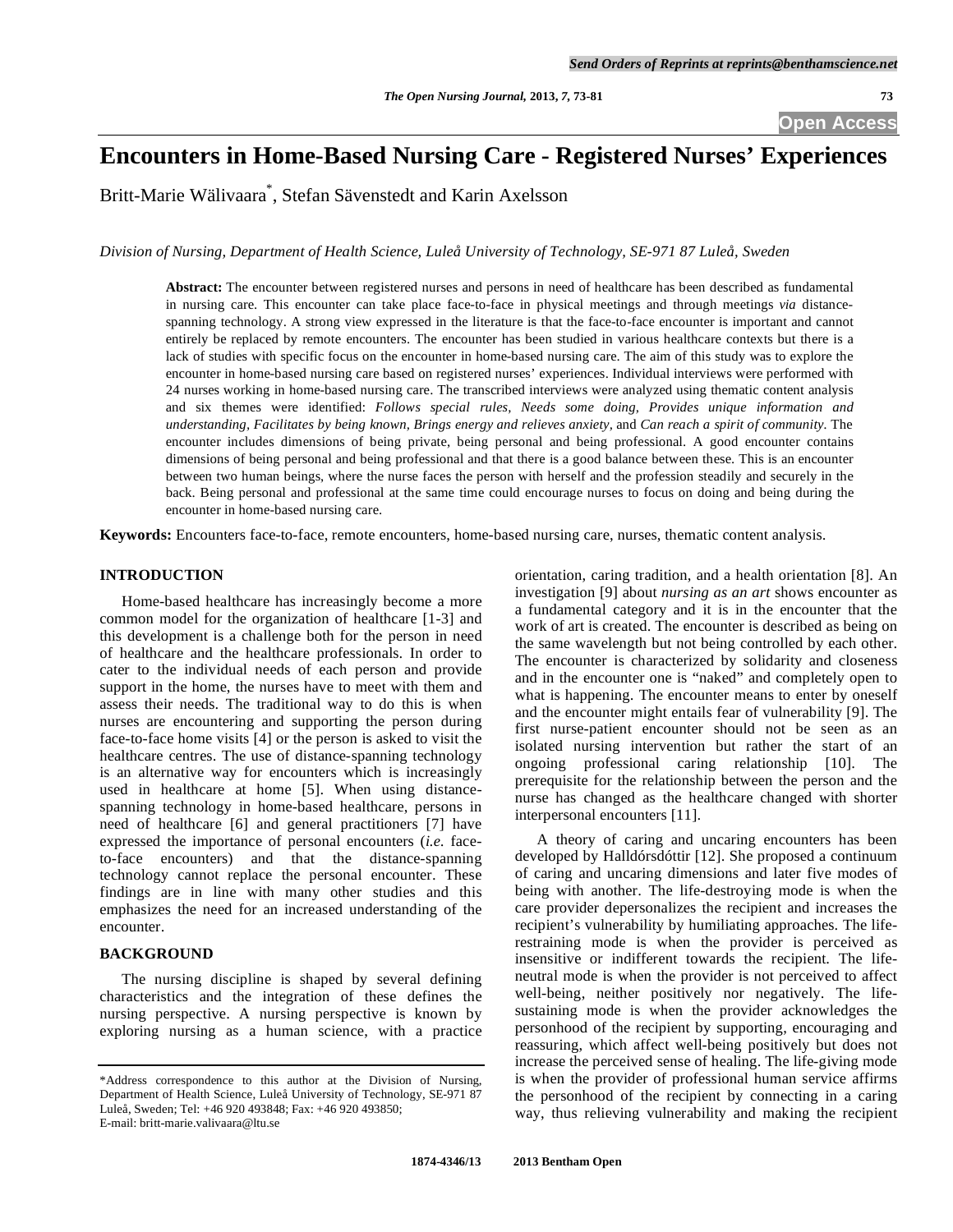stronger and potentiating perceived well-being, healing and learning. Bailey [13] discussed that the caring dimensions in Halldórsdóttir's theory could serve as a means to preserve dignity for vulnerable persons. Nurses awareness of the person's suffering can be considered a precondition for a genuine encounter and the encounter might increase the person's feeling of dignity and human dignity is confirmed a great degree during encounters [9]. When persons were asked to talk about caring and uncaring encounters with caregivers they described uncaring encounters before caring encounters. It has also been described that uncaring encounters are not helpful for the person [13]. The encounters with nurses in palliative care have been described as a contribution to a person's sense of security, comfort and well-being [14]. This further indicates the importance of knowledge about encounters in healthcare and nursing care in order to encounter the person with dignity and support the health and well-being. According to Gallagher [15] there are opportunities for dignity promotion since dignity arises in every nurse-person encounter.

 The encounter in healthcare has been studied in different contexts. The home care encounters in a multicultural context are described as essential for creation of trust, support and consolation [16]. The ethical dilemmas have been described during the faceless encounter in telephone nursing, when nurses have to prioritize between persons they cannot see. Nurses experienced difficulties when they could not read the caller's face and reaction as they might do in face-to-face encounters. Another dilemma was that nurses have to balancing the caller's information needs with nurse's professional responsibility [17]. A study [18] shows that nurses have a theoretical knowledge of good caring encounters but need more training to develop their encounters with persons and the professional role in nursing homes. Another study [19] shows that the encounter between nurses and persons with severe dementia could create meaningfulness for both parties when the encounter confirmed the person's and the nurse's identity and nurse's professional role.

 Nåden and Eriksson [9] expressed the encounter has been studied more in terms of technical aspects. Studies in this field also often include a mix of healthcare professionals as enrolled nurses, registered nurses, physicians and healthcare managers [18, 20, 21]. An important aspect of quality of nurse-patient interactions is the interpersonal skills [22]. One aspect of that competence is knowledge about the personnurse encounters, which is needed in order to meet the person's nursing needs [20]. Nåden and Eriksson [9] stated that the description of the encounter is ambiguous and the encounter is often viewed in relation to confirmation. They argue that even if the encounter is an act of confirmation there is still something more. According to Westin [23] the term encounter can be viewed as relating to the terms meeting, appointment or relationship but differs as the encounter often means more personal contact that occur between people who come across and get in touch with each other.

 The literature review shows that findings in several studies within nursing research touch the encounter in healthcare but there is a lack of studies with specific focus on the professional encounter from registered nurses' and

district nurses' perspective in home-based nursing care. There are also several concepts often mentioned in connection to encounter as relationship, interaction and communication. These concepts are fundamental in our understanding of nursing care and are close and to some extent also are overlapping. Regardless of which of these concepts is in focus, the encounter is always the start of the process. The encounter in home-based nursing care can take place through face-to-face encounters and remote encounters. Through the ongoing development of distancespanning technology the numbers of ways the professional encounter can take place is steadily increasing. The encounter is an important dimension in home-based healthcare [6, 7] and in order to promote nursing care that supports dignity, health and well-being there is a need for deeper knowledge. One way to achieve that is to draw on the experiences of nurses who work daily in home-based nursing care. The aim of the study was to explore the encounter in home-based nursing care based on registered nurses' experiences.

#### **METHODS**

 The study was conducted within the qualitative research approach using a method for interview studies. The aim was to explore the encounter through the participants' experiences and therefore the method was found appropriate [24].

#### **Participants and Procedure**

 The study was carried out in the northern part of Sweden. Healthcare managers (n=8) in four territories were contacted and gave their consent for the study. They were also asked to name those registered nurses (RNs) and district nurses (DNs) that fulfill the inclusion criteria, which was at least one year's experience of work as a RN or DN in home-based nursing care. Information about the study was sent out to 24 RNs and 18 DNs and they were asked to participate in an interview. Of these 13 RNs and 11 DNs, all female, agreed to participate in the study. Six RNs and six DNs declined to participate and five RNs and one DN did not answer. Written and verbal information about the study and that the participation was voluntary with the possibility of withdrawing from the study at any time without explanation was given. Assurance was given that the presentation of the findings would be performed in such a way that none of individuals could be recognized by others. The study was approved by the Regional Ethical Review Board in Umeå, Sweden (Dnr 2010-224-31M).

#### **Context**

 The four chosen territories represent three remote areas and one city area. In the same area, both healthcare managers in primary healthcare and healthcare managers for social welfare services are responsible for home care services. This means that both the county council and the municipality were involved. The DNs were employed by the county council and they were responsible for healthcare in ordinary homes and the RNs were employed by the municipality and they were responsible for healthcare in sheltered housing *e.g.*  residential homes. The DNs and the RNs had extensive experience of home visits as well as distance-spanning technology *e.g.* phone contact in daily work in home-based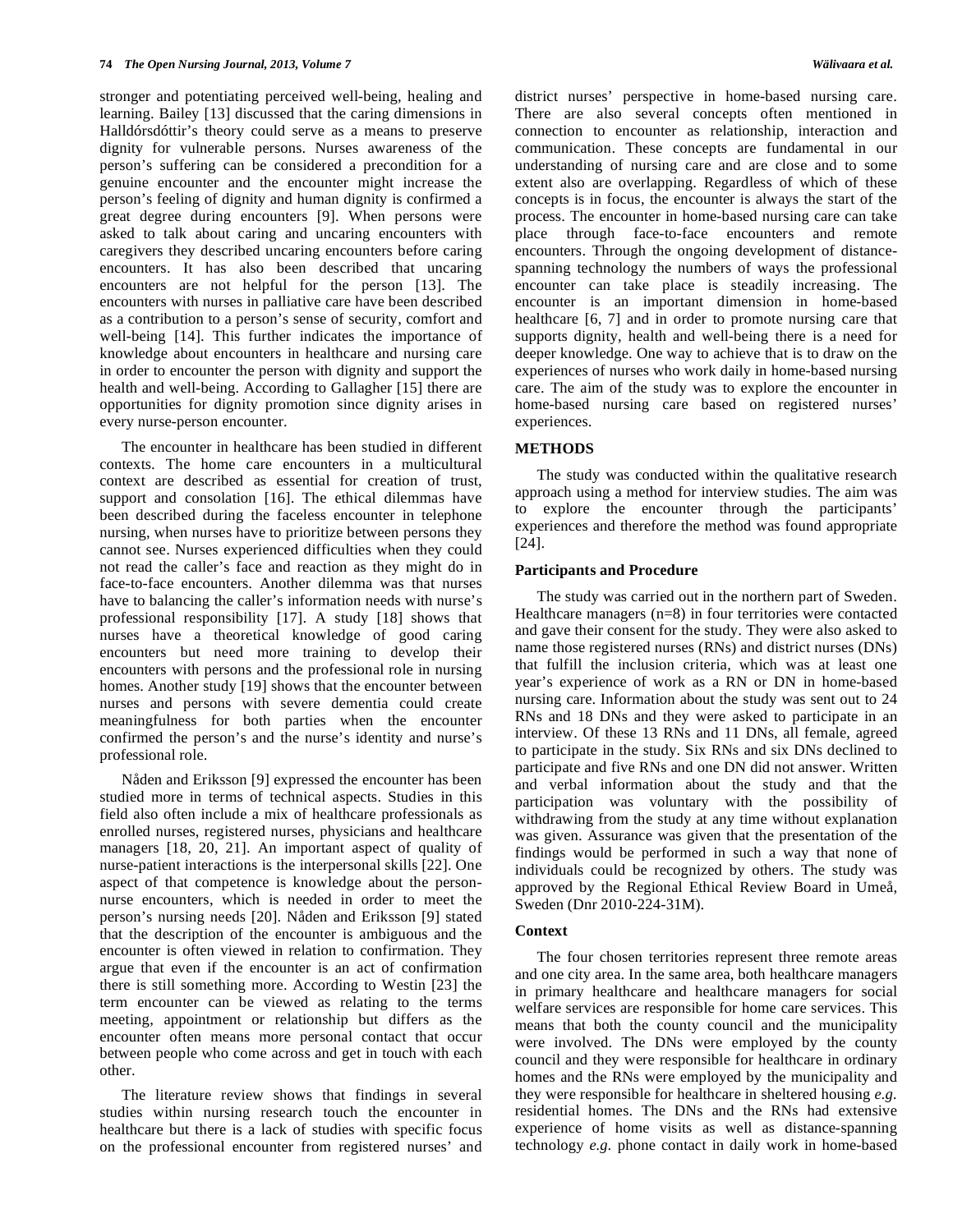nursing care. They had large variation in travel distance to persons they care for (Table **1**). The DNs have no staff they can delegate assignments to, while the RNs have enrolled nurses that they supervise. DNs work at a healthcare center and the policy in Sweden is that most care should be performed at the healthcare center and only for special reasons home visits should be performed and the home visits are free of charge for the person. The RNs have always the possibility to send an enrolled nurse to visit the person and report from the visit.

|                                                                           | $RN(n=13)$     | $DN(n=11)$     |
|---------------------------------------------------------------------------|----------------|----------------|
| One way travel distance<br>for home visits                                | (n)            | (n)            |
| $0-54$ km                                                                 | 13             | $\overline{4}$ |
| $0-83$ km                                                                 |                | $\overline{2}$ |
| $0-100$ km                                                                |                | 1              |
| $0-130$ km                                                                |                | $\overline{2}$ |
| $0-200$ km                                                                |                | $\overline{2}$ |
| <b>Responsible for the numbers of</b><br>sheltered housing during daytime | (n)            | (n)            |
| 1                                                                         | 8              |                |
| $\overline{c}$                                                            | $\overline{4}$ |                |
| 3                                                                         | 1              |                |
| Average number of home<br>visits per week                                 | (n)            | (n)            |
| 10                                                                        |                | $\overline{2}$ |
| $11 - 20$                                                                 |                | 6              |
| $21 - 30$                                                                 | 1              | 1              |
| $31 - 40$                                                                 | 7              | $\overline{2}$ |
| $41 - 50$                                                                 | 3              |                |
| 51-60                                                                     | 1              |                |
| 120                                                                       | $\mathbf{1}$   |                |

**Table 1. Overview of Travel Distance, Numbers of Sheltered Housing and Home Visits** 

#### **Concepts**

 The conception nurse in present study includes RNs and DNs. The home includes ordinary homes and sheltered housing, and a sheltered housing in Sweden can be a residential home and a nursing home. The concept encounter constitutes a professional encounter in nursing care at home, and the encounter can take place through face-to-face encounter and remote encounter. A face-to-face encounter means a physical meeting in the same room and a remote encounter means a meeting through distance-spanning technology. Distance-spanning technology in the present study means phone, web camera and videoconference.

### **Data Collection and Analysis**

 The participants were interviewed individually and according to the participants' wishes the interviews were carried out at the participant's home (n=2), place of work

 $(n=21)$  or at the interviewer's office  $(n=1)$ . An open interview with five areas was used (Table **2**) [25]. The interview opened with: *Please tell me about a situation where the encounter was crucial for the person in need of healthcare and nursing care at home.* The interviewer asked follow-up questions to stimulate and elicit the participants to share their experiences to get a clearer picture for the focus areas for the interview. The interview ended with the question: *If you could describe a good encounter in healthcare at home, which three words would you choose.*  Data was collected by the first author between October 2010 and December 2010, except for one interview which took place in March 2011. The interviews were tape-recorded and lasted for 60-90 minutes.

| Table 2. |  | Areas for the Interviews $(n=5)$ |  |
|----------|--|----------------------------------|--|
|----------|--|----------------------------------|--|

| Areas                                      |  |
|--------------------------------------------|--|
| Situations when the encounter were crucial |  |
| What happens during home visits            |  |
| Face-to-face encounter                     |  |
| Remote encounter                           |  |
| Three words describing the good encounter  |  |

 The interviews were transcribed verbatim. From the beginning the interview text from RNs was viewed as one text and the text from DNs as another text. The analysis was started, reading the text several times in order to get a sense of the whole [26]. During these readings it was clear how similar RNs and DNs described the encounter and it was only contextual differences in the texts. The interview texts were then viewed as one text and during the next reading two main areas were identified, encounter and relationship. A decision was made to divide the text according to those areas and analyze them separately. The analysis of relationship will be published elsewhere.

 A thematic content analysis inspired by Berg [27] was used. The text about encounter was read several times before it was divided into meaning units and then condensed. The condensed meaning units were sorted according to similarities and differences in content. The sorting was done in several steps during the analysis process. To provide rigor in the analysis process an audit trail of each step of the analysis process was stored in NVivo 9 [28]. This made it possible to work in a systematic way and to follow the process of analyzing from the single meaning through the different steps until the final themes. In this process the groups of text at different abstraction level were compared with the raw data to ensure that the themes reflect the data. All the authors took part in the analysis process to ensure trustworthiness.

 The nurses' choice of three words describing the encounter were clustered in Swedish and later translated supported by a person fluent in Swedish and native in English. The clustering meant that words with similar meaning were brought together in one word *e.g.* "present" and "being here and now" were represented by the word "present". After translation, words that occurred more than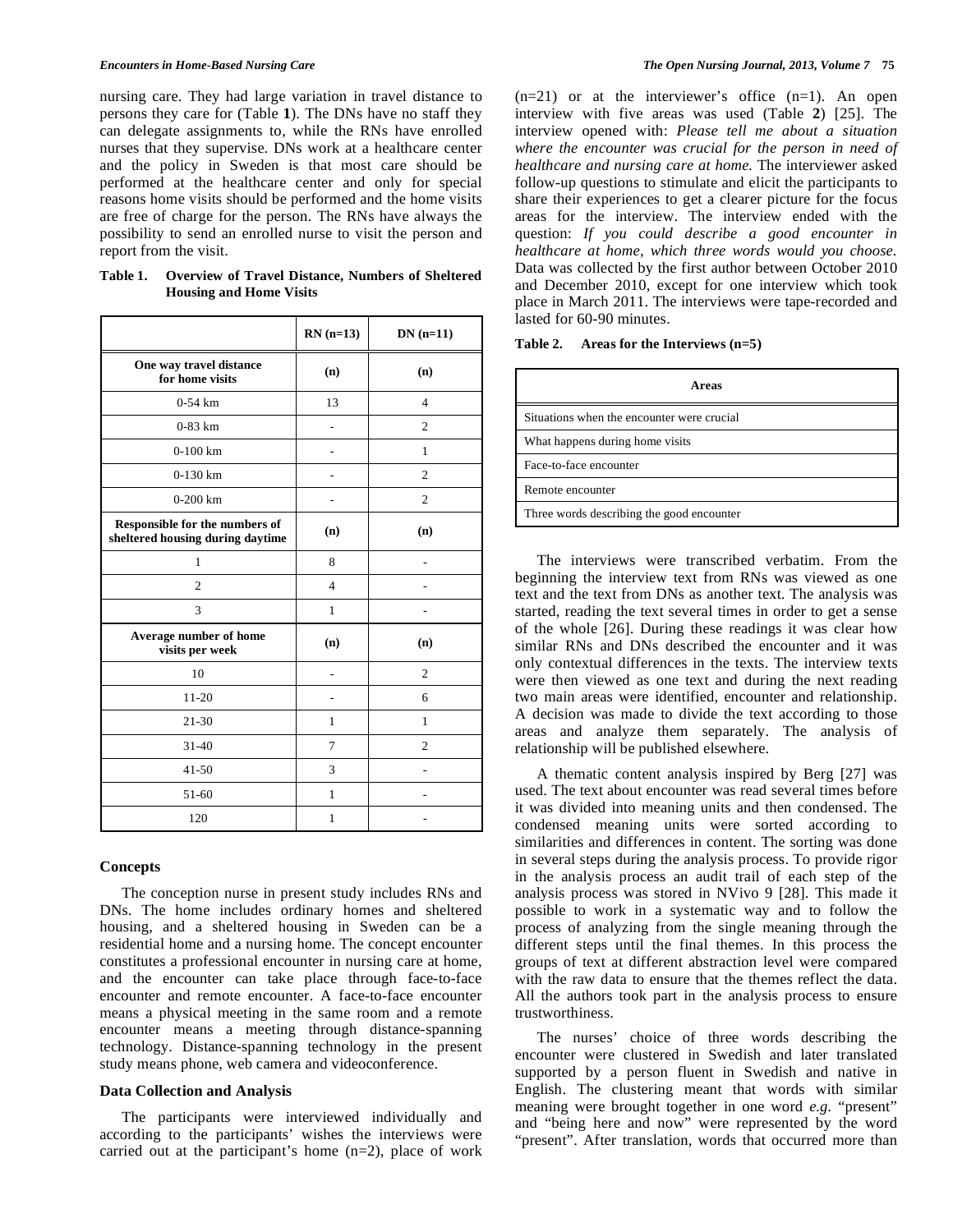once were put into the computer program Wordle in order to generate a word cloud as a visualization of data. Fig. (**1**) provides a snapshot of words that occurred more than once, which reflect parts of the interviews. The word cloud gives greater prominence to words that appear more frequently.

#### **RESULTS**

### **Words Describing the Encounter**

 The three words the nurses chose to describe a good encounter were to large extent in congruence with the themes of the interviews. In the clustering the words security, presence, time, respect and seeing (the person) were most common (Fig. **1**).

#### **The Themes of Encounters**

 During the analysis six themes about the encounter in home-based nursing care were identified (Table **3**). When nurses described the remote encounter, it was common that they compared with a face-to-face encounter, although they were not asked to do that.

#### **Table 3. Themes Found in Nurses' Descriptions of Encounters in Home-Based Nursing Care (n=6)**

| Themes                                        |  |  |
|-----------------------------------------------|--|--|
| Follows special rules                         |  |  |
| Needs some doing                              |  |  |
| Provides unique information and understanding |  |  |
| Facilitates by being known                    |  |  |
| Brings energy and relieves anxiety            |  |  |
| Can reach a spirit of community               |  |  |

#### *Follows Special Rules*

 From the nurses' narrations it was obvious that they entered the homes as guests and followed common social rules. They entered both as private persons in a normal social encounter and as professionals, and the challenge seemed to be to find the right balance between these two.

*when I come home to someone I'm the guest in their home…so I have to listen and check out what what do you want that I almost so to speak how should I behave myself, I cannot just trudge in and like here I come…but then I take a step back and so we meet half-way* (DN7:91).

provides information for the professional assessment.

 The challenge to balance between being a social and professional person is to balance between being private and being close, to respect integrity and privacy. The encounter means, among other things, to reach a person-to-person level where the person can feel loved and confirmed without being private. It also means being able to share personal experiences or thoughts.

> *and I think it is important that you therefore should be professional but still be personal in some way…this personal encounter in the personal encounter then so I'm mainly professional…I want to be but you still become personal and I think after all that it is important to show that you are not only a district nurse but I'm also one who can think and have an opinion* (DN9:67).

#### *Needs Some Doing*

 The encounter often included doing, which had a special value and was central during home visits. Doing in the faceto-face encounter meant for example assessment of health status, support the person's daily life, create care plans and doing follow-ups, assessing situations in the home environment, doing what the person asks the nurses to do,



**Fig. (1).** The nurses' choice of three words that describe the good encounter in home-based nursing care that occurred more than once. The word cloud gives greater prominence to words that appear more frequently.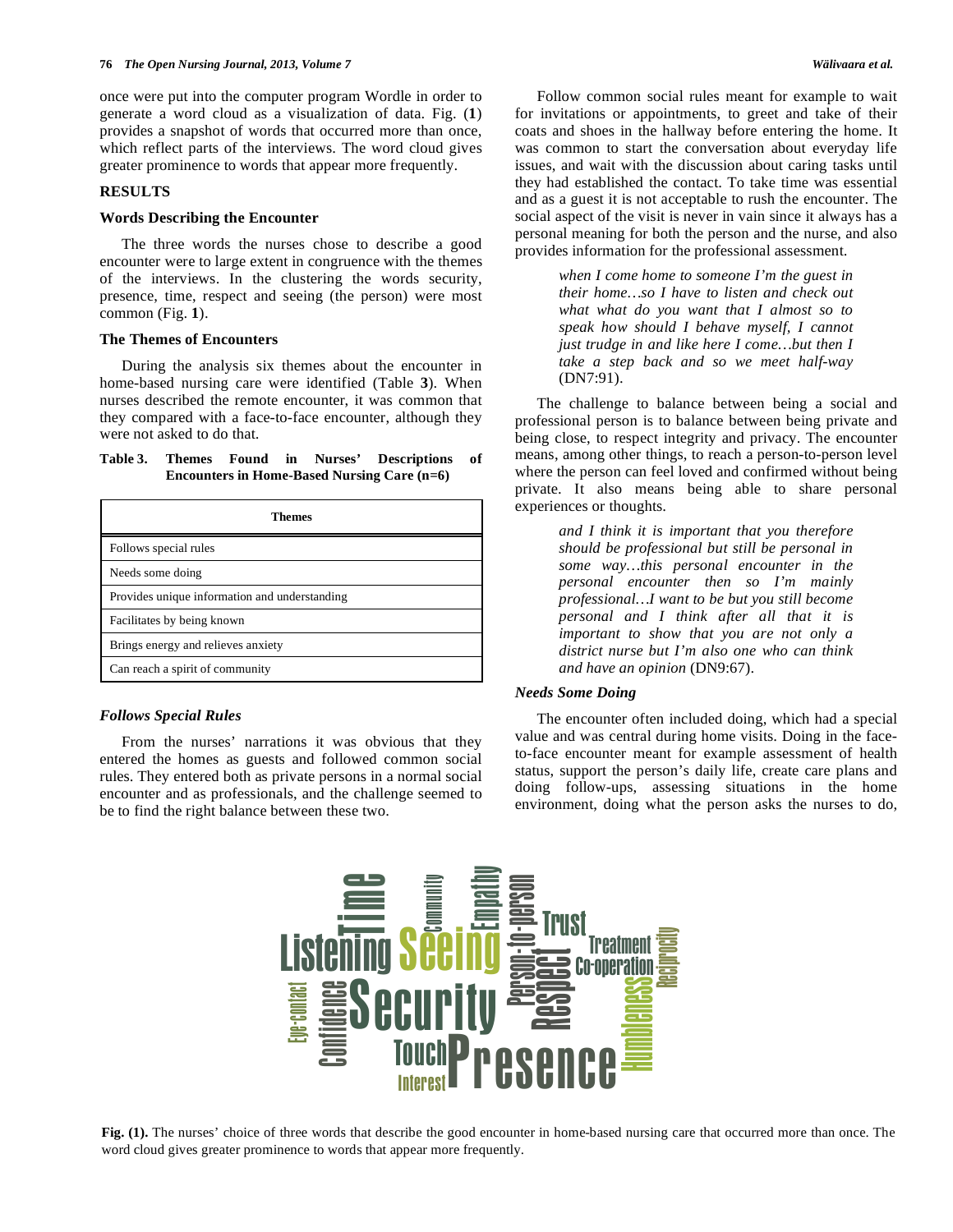performing what the physician prescribes, giving injections and measuring blood pressure (Table **4**). The nurses usually had to work alone and sometimes do tasks they had never done before. Nurses should also support the enrolled nurses in order to support them when they worked with persons at home.

#### **Table 4. Examples Given in the Interviews About what Nurses had Performed During Home Visits**

| Tasks                                                                                                                                                                               |
|-------------------------------------------------------------------------------------------------------------------------------------------------------------------------------------|
| Assessments e.g. assessing health status, symptoms, skin control with<br>Norton and risk assessments in home environment                                                            |
| Measurements e.g. measuring blood pressure, blood tests and weight                                                                                                                  |
| Assistance and guidance e.g. conversations and responding to questions,<br>give advice, give information and education, and supporting next of kin<br>and enrolled nurses           |
| Interventions e.g. facilitate and support the person's everyday life, calm,<br>console and relieve anxiety, treatment of wounds, massage and<br>preventive care in home environment |
| Follow-ups e.g. care plans, ADL-status and nutrition status                                                                                                                         |

 During a one-off visit, the focus was often on doing and the encounter was usually more distanced, which meant that the intention was not primarily to build a relationship. This changed when the nurse knew that she would meet the person on a regular basis. The issue of whether they should focus on building a relationship was often an ethical question for nurses in particular when they worked as a stand-in nurse. The face-to-face encounter included an initial assessment of what needed to be done and this assessment often changed during the communication. It seemed as there was a risk that too much focus on doing in the encounter meant that the person was not seen.

> *I notice myself that when I start as a standin…it feels I know myself that I'm not committed because I think that I cannot build a deeper relationship because I'm only here now…because sometimes I feel the need to continue time after…you cannot sort of begin to tear or get a human open up and then goodbye and thanks…but then I stay distanced that I have felt that one does…at least I stick only to what I should do…and I think that's sufficiently, everything else [primary nurse] can deal with* (DN2:52).

 Supervisory visits to meet the person and get a sense of their situation were made when nurses deemed it necessary but were not encouraged by their employers. In those cases the nurses often invented an excuse of some doing as measuring the blood pressure to legitimate the visit. An encounter *via* distance-spanning technology was sometime an alternative when doing were required, but it also had its limitations. An assessment over the phone could be a challenge in particular when the person had difficulties in explaining and specifying the problem and it was usually easier and safer to make decisions at distance when the person was known. Making decisions over the phone or *via*  other modes of remote communication is a skill that takes

time to learn and the nurses had the experience that they sometimes made a decision over the phone that they later had to revise.

> *but I do not think that uh…you go to somebody like that just because… you only must have a reason why you are coming* (DN6:106).

# *Provides Unique Information and Understanding*

 The nurses had the experience that face-to-face encounters could provide unique information and special understanding that was necessary for good and safe care of the person. They felt that the face-to-face encounter was necessary in order to get a holistic picture of the person and their situation at home. In comparison, the remote encounter provided less information and understanding, and the holistic picture was difficult to achieve.

 Much of the important information needed in the assessments was made when being with the person, information that was perceived difficult to get without a home visit. This included, for example, information about moods and the atmosphere in the family. Trust and confidence were essential to build and the respect of the person was a prerequisite for a genuine encounter where information could be exchanged freely. Needs were identified through conversation, observation and assessment, and evaluation was done by observation. How nurses listened, spoke, used body language and physical contact were important when supporting the person. The experiences were that the nurses' own stress could be transferred in the encounter but also that their presence could provide peace and calm. The person could read the nurses *e.g.* if the nurse was interested in the person and how the nurse related.

> *you become more confident of what you…you prescribe or assess yes in the face-to-face encounter? Yes you get it there* (RN9:81).

 A unique understanding was sometimes achieved when the encounter was good. In face-to-face encounter this meant to meet at the same level *i.e.* nurses encounter the person with dignity at the person's level despite differences as social class, drug addiction and sexual orientation. This could provide an understanding of the person behind all facades, frailties and different behaviors. Face-to-face encounters gave possibilities to understand the person's background and personality *i.e.* take part of the person's life story and not just present symptoms and diseases. The experience was that in order to understand the whole they had to dare to be close to the person.

> *but if it's about for example you have a dressing it might be difficult for a person to describe but uh…it's impossible to do without the personal encounter…either it's not possible to get a real idea how it looks…even if they're trying to describe…so yes it's necessary to do that visit to get a comprehensive view* (DN9:34).

 The encounter at home included contact with next of kin and nurses had to understand and meet their needs too. A mutual communication between the person, next of kin and the nurses was a prerequisite for understanding where needs were identified and understood. It was common that drinking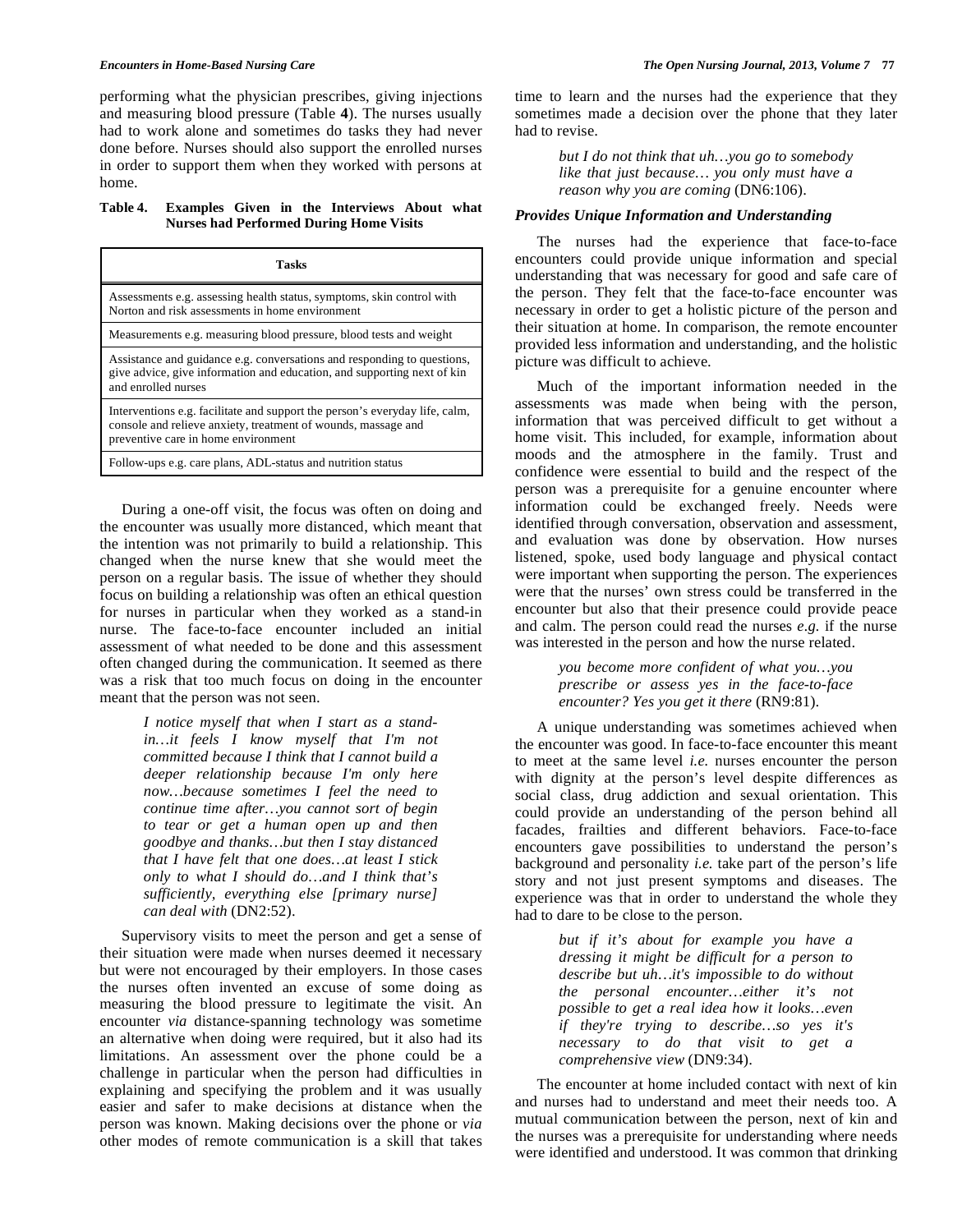coffee or eating together, small talk and touching when accepted could provide special understanding.

> *they [the persons] can also have a family member or…and it's also very important not to forget them that I'm so…they care for those closest…so that I don't forget about them because many times there are two personal encounters during a visit* (DN6:126).

 During remote encounters the conversation over the phone often gave less information and it required a skill and previous knowledge of the person to compensate. Videoconferences added more information in the interaction, but the experience was that it was still difficult to get a holistic picture since subtle information that could lead to identification of additional nursing needs was often missing. Touch was missing, the atmosphere could not be read and the sense of control was lost. Remote encounters were positive and useful when the technical quality was good, but poor sound decreased the sense of security. In situations with long travel distance between the person and the nurse the remote communication was perceived as very useful since the number of encounters could be increased. The experience of the nurses was that it was more useful with remote communication in the interaction with colleagues than when supporting a person at home.

#### *Facilitates by Being Known*

 In general, nurses knew how to create a good encounter, although there was no simple recipe for a successful encounter in the home. The experience was that many things could influence the outcome of an encounter that was connected to people, the situation at a special moment and conditions on that particular day. Despite the variation in factors and situations, a common thread in a nurse's experience was that knowing the person was an important facilitator for the encounter. Encounters when not knowing each other could lead to a wait-and-see approach while knowing the person meant knowing how to approach the person. Knowing the person was especially important during remote encounters. The experience was that an unknown nurse could frighten and make the person in need of healthcare uncertain while a known nurse could stimulate the communication and support the person in telling them about their needs. Relationships were developed when nurses showed engagement and gave a sense of caring for the person.

> *it depends on who it is and how well I know them if I have had they've lived here for ten years already well then I know them quite well [laughs] maybe then I can assess over the phone and if it's something common and it also depends on what it is also* (RN7:1).

 The way the encounter developed had an impact on if it was going to be a superficial or nurturing caring relationship. The ultimate encounter takes place face-to-face at home and gives opportunities to develop good relationships. Encounters that never reach a personal level could lead to harm, especially in illness and it seemed that nurses have to fight for having good encounters. With sadness they stated that encounters on a personal level were not promoted or

rewarded by the management in the home-based nursing care.

> *it should be included in work descriptions that you will actually establish…you will have meetings, encounters and established good contact with care recipients* (RN4:74).

### *Brings Energy and Relieves Anxiety*

 During face-to-face encounters the sense of being with the person in need of care could develop and become a dominant feeling, a feeling that could influence and alter the atmosphere and mood, both of the nurses and the persons in need of care. This feeling was rare to sense in remote encounters through distance-spanning technology.

 Altered atmosphere and mood meant, for example, that the person's and the nurse's negative emotions could turn into positive feelings during the face-to-face encounter. The encounter brings joy and energy in spite of difficult situations when emotions were shared. This sense of presence could relieve anxiety, give support and comfort to the person at home. The nurses' willingness to meet with the next of kin together with the person with health problems was regarded as an expression of the nurse's appreciation of them as persons, especially when nurses had to travel long distance for a home visit.

> *and when I went outside, I felt God what a good work I did she felt so heavenly and I felt so good I got such an energy when she was so happy that I came in and I did nothing more I just stood there talking I didn't really do anything and…so you felt yes this is what I want to experience every day that's why I'm a nurse* (RN1:22).

 During remote encounters, the personal level and the feeling of being present were more difficult to obtain. For example, encounters *via* a web camera often gave a different contact and it was difficult to sense energy in the interaction. When unfamiliar with the videoconference encounter the focus was often on technical issues and appearance, which sometime created a tension between the nurse and the person in need of healthcare. Part of the body language can be read but certain cues were hard to read and situations with small talk were rare in videoconferences. Encounters *via* the phone were complicated by the loss of body language.

> *you can probably sense a mood when you get to meet a person in the same room and you can never feel that when using a computer screen absolutely not, it is important to capture…but then it may change during the encounter, it needs not be static because it is living* (RN4:55).

### *Can Reach a Spirit of Community*

 The face-to-face encounter could sometime develop to a sense of reciprocity and deeper fellowship between the nurse and the person. The experience was that this sense of community could be reached both in silence and in conversation. An increased focus on being during the encounter gave the opportunity to achieve a sense of community. The experience was that extensive work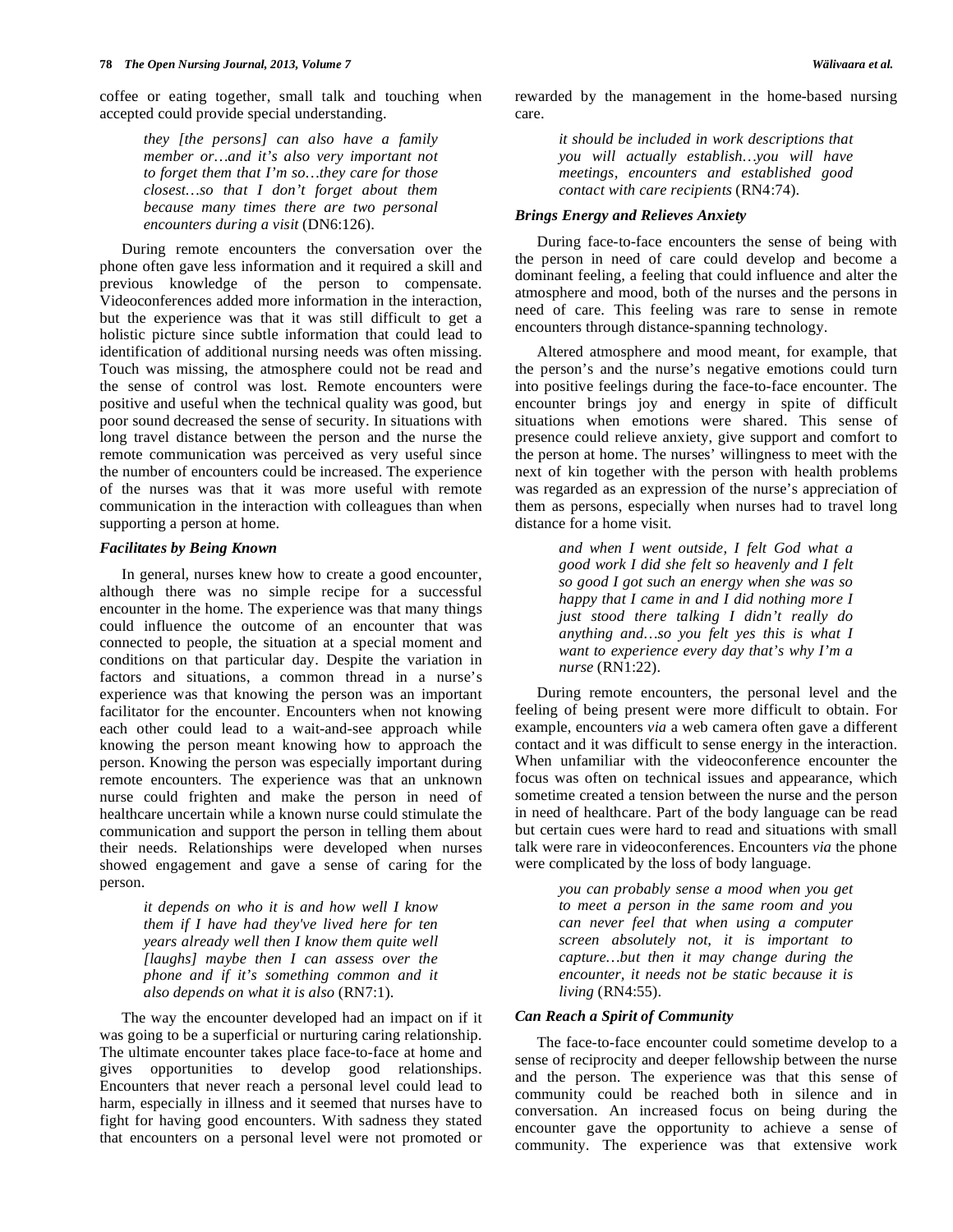experience as a nurse increased the courage to focus on being. On the other hand, much use of remote encounters reduced the possibility of sensing a spirit of community. During encounters in the home there were periods when no words were spoken, when words were not necessary. Silence meant calm and peace where thoughts and questions could be formulated and deeper understanding occurred in the spirit of community, when silence could facilitate seeing each other's reactions. The sense of a spirit of community could also be reached through conversation about important issues and when having something in common. Reciprocity and deeper fellowship during encounters was important for both the person with caring needs and the nurse and sharing in a spirit of community means promoting a sense of being together.

> *we humans are such beings who needs each other, even if I am the one that gives at that occasion, it's still I…I get of it as a human being…simply get from another human being it's hard to know and that could mean…it's actually also love yes then you get love it is something like that yes… some exchange that you get then maybe you could call it…or mutual understanding….undoubtedly there are needs for me to give and to help for this particular mutual needs to be there for other human beings…you have needs to give that's also a part, it's not only yes not only to receive* (RN5:23).

> *it can be quiet but then it may also be that they start to tell you more, things are being brought up that would not have come up otherwise if we had not had this silence…that I need to know to provide good nursing care yes to give adequate care* (RN5:43).

> *I've been in encounters where you almost have not said anything because there have been no words…there haven't been any words to use no but I have been there and been supportive and comforting in this being* (DN1:81).

 Remote encounters reduced feelings of thinking and solving problems together and it was a different way of interacting than sitting next to each other. Nurses described that "real" encounters must take place in the same room. The nurses perceived that the future will bring more remote encounters in healthcare at home, but still they hoped that face-to-face encounters were possible when it is time to be cared for.

> *at least I want to meet people [laughs] that someone can sit next to me…me and I can talk…uh even I also can talk through video contact but it it's different* (RN12:52).

# **DISCUSSION**

 The aim of the study was to explore the encounter in home-based nursing care based on registered nurses' experiences. The analysis resulted in six themes; *Follows special rules, Needs some doing, Provides unique information and understanding, Facilitates by being known,* 

## *Brings energy and relieves anxiety,* and *Can reach a spirit of community.*

 The findings indicate that the encounter has a personal meaning for both the nurse and the person. It is important and fundamental in home-based nursing care and there are various dimensions of it. The importance of the encounter is emphasized by the Buber's argumentation [29] about the interpersonal encounter. Buber described human existence as the encounter I and Thou, and he argues that all authentic life is encounter.

 Viewing the findings of the present study, in the light of Halldórsdóttir's theory [12] of different modes of nursing encounters it provides the possibility of a greater understanding. A fundamental concept in the theory is that the human encounter should not be described as a dichotomy of caring encounter/uncaring encounter, instead encounters can be viewed as a continuum of caring and uncaring dimensions. The theory includes five basic modes of being with another and the themes of the present study support the importance of being with the person in the encounter.

 The five modes of caring encounters can be described as a continuum of modes from the most uncaring to the highest quality of caring mode [12]. In present study the nurses gave no examples that can be referred to the *life-destroying mode,* which is a destructive mode when the nurse depersonalizes the person and increases the person's vulnerability by humiliating approaches [12]. The findings show no explicit dimensions of *life-restraining mode* however the nurses described the importance of taking time and not rush the encounter which could be understood as avoiding liferestraining mode. *Life-restraining mode* is for example when the person feels that she is bothering the nurse when asking for help which negatively affect the person's well-being [12]. There were many examples that can be referred to the *life-neutral mode,* for example when the nurse focused on doing the encounter was more distanced and the intention was not primarily to build relationship. Another example was the wait-and-see approach that often occurred when the nurse and the person were strangers for each other. Most of the description of remote encounters, could be understood as a *life-neutral mode,* which is when the nurse is detached from the true center of the person and there is no or limited effect on the energy or life of the person. The nurse cares about routines and tasks to perform but not about the person as a person, and the person's specific needs. In this mode the nurse is not perceived to affect the person's well-being neither positively or negatively and relates to making and maintaining the contact [12].

 The positive caring encounter was characterized by the nurse confirming the person. The nurse takes part of the person's life story, their next of kin, symptoms and diseases. Face-to-face encounters were important to get unique information, understanding and a holistic picture. Knowing each other was also important. This could be understood as the *life-sustaining mode* and means that the nurse is genuinely interested in the person and is skillful and committed to the provision of personalized care, and safeguards the person's integrity and dignity which affect well-being positively [12]. The encounter could sometime reach a spirit of community with reciprocity and deeper fellowship with the person in need of care. Being together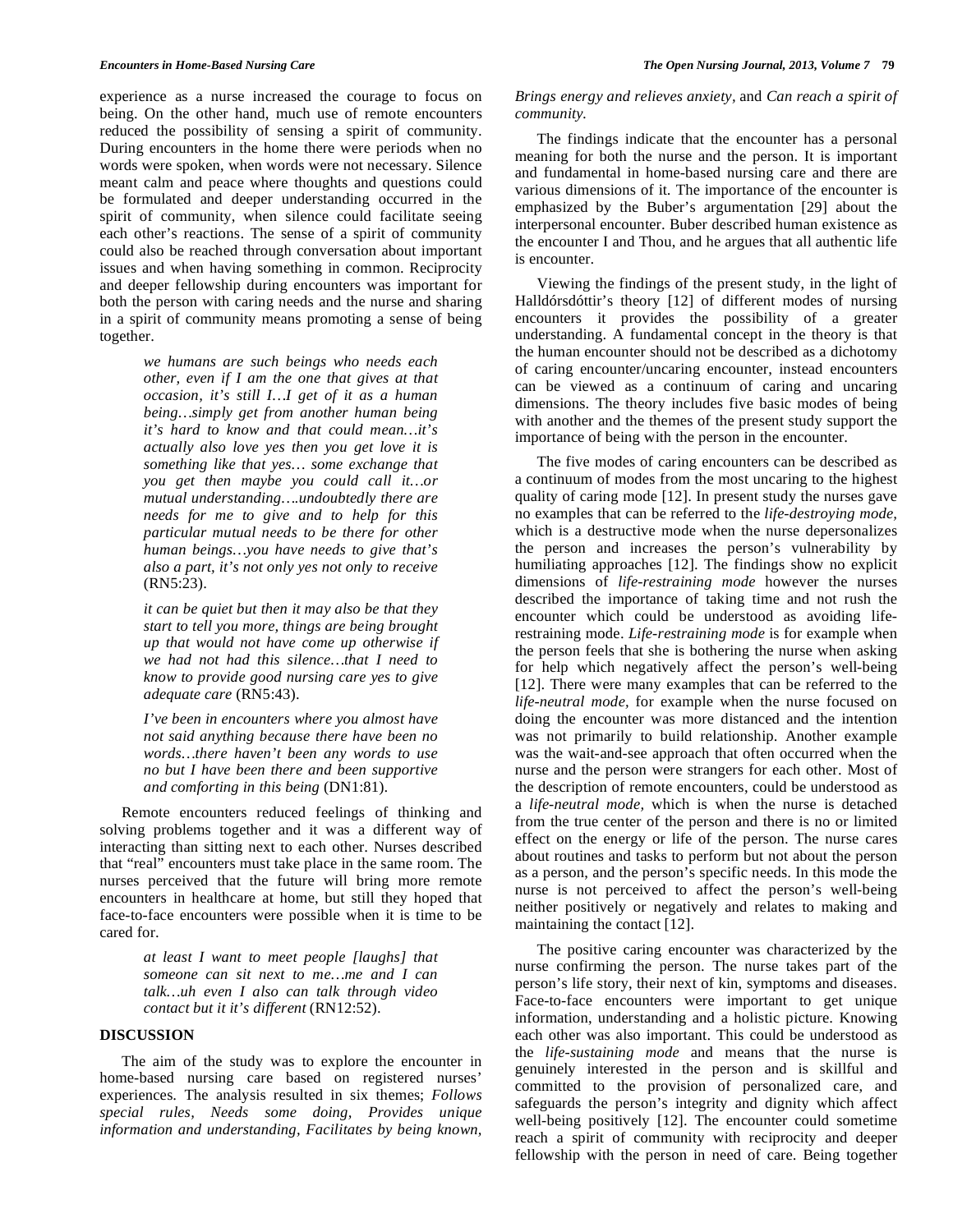could bring energy and relieves anxiety. This could be understood as a life-giving mode. The *life-giving mode* is being with each other *i.e.* nurses being with the person rather than working on the person. The nurse connects in a caring way, relieves vulnerability and supports the person to increase well-being, healing and learning. This mode is the truly human mode of being and is represented by healing love [12].

 The findings emphasize that the good caring encounter means an encounter on a person-to-person level where the person is seen behind all facades and roles. According to Buber [29] the I and Thou encounter is a concrete encounter because the persons encounter one another in their authentic existence without any qualification or objectification of one another. Buber argues that all authentic life is encounter where I encounter Thou. A study [30] shows that the encounter should be at the level where the person is spiritually and existentially situated and when the nurse and the person work with meaning-creating of the situation, it can alleviate suffering. In present study when nurses focused on doing the encounter tended to be more distanced and this can be a threat to the I and Thou encounter. Ford [31] describes a caring encounter as "caring for is a way of doing while caring is a way of being". Halldórsdóttir's theory [12] presents the professional caring within nursing to involve competence, caring and connection, and is described with the metaphor *the bridge.* Lack of professional caring involves perceived incompetence, indifference and disconnection, and is described with the metaphor *the wall.* In the present study the balance between being professional and private was emphasized and the components of being professional were described in a similar way as in the Halldórsdóttir's theory [12]. The balance meant to be professional and personal but not private, which according to Öresland, Määttä, Norberg, Winther Jörgensen and Lützén [32] is difficult. Taylor [33] points out the need to conceptualize the nurse as a person not only as a professional role, a person who shares the everyday human qualities of the persons they care for.

 The present study indicates that remote encounters could sometimes be useful in home-based care, but it also provides limitations to the encounter. There were experiences were the videoconference gave more information than the phone but also that distance-spanning technology limited the possibility of having a holistic picture. However the relationship between technological support and the quality of the encounter was not the focus of the study and it is difficult to draw robust conclusions. There are examples of research that indicate that remote consultations can reach higher levels of quality in encounters then just *life-neutral mode* [12]. One example was a study that shown that teleconsultations could provide feelings of nursing presence in remote communication with elderly persons in nursing homes when familiarity, safety and interest were promoted [34]. Other studies indicated that distance-spanning technology could increase the number of encounter and could lead to more specialized contacts between nurses and persons in their homes [35].

 It is reasonable to conclude from this study that it is not the different technologies or the mode of communication that is the main issue in the encounter with the person with a health problem and their next of kin, rather if the technology

can facilitate a communication where the person and person's needs are in focus. There is a risk that the cost efficiency will guide the development rather than the need. Buber [36] describes this risk as the modern man's crisis. Technology was created to be a tool and support the human but the technology took the human into its service and the human became its extension. The human's task became peripheral, to feed the technology and take care of what it produces. In order to handle this risk nurses in home-based nursing care need to learn how to use the distance-spanning technology as a tool in situations when it can serve to promote competence, caring and connection in the encounter [12].

#### **Methodological Considerations**

 The aim of the study was to explore the encounter in home-based nursing care and this was done through a method for interview studies. The nurses provided rich realistic stories based on their extensive experiences of both face-to-face encounters as well as remote encounters in home-based nursing care, which provided a good and rich base for the analysis.

 In order to avoid unreasonable interpretations when identifying the themes, all authors took part in the analysis and the writing of the article and alternative interpretations were tried, which increase the trustworthiness of the interpretation [27]. The presentation of the results of the three most important words describing a positive encounter as a "word cloud" should be viewed as a snapshot, indicating a direction and not an exact measurement. The transferability of the results has to be viewed from the standpoint that this is a qualitative study that is carried out in a special context [37]. However the topic of the study relates to a common human phenomenon where we all have some experience. Stake [37] stated that people make generalizations from personal or others' experiences and this can sometimes be an unconscious process when new and old experiences are put together. This means that the reader of this article can determine whether these findings can be transferred to the context in which the reader is located and how these findings can be connected to the readers own existing knowledge.

 Transferability of the results of this study is supported by the fact that parts of the findings confirm previous findings in nursing research and add some new dimensions which further develop the understanding of the encounter. The findings are also, to large extent, supported by Halldórsdóttir's theory [12] about encounter in nursing care. We did not ask for descriptions of destructive encounters which might be an explanation as the lack of these expressions in the results compared to the theory.

#### **CONCLUSION**

 The findings indicate that there are three important dimensions in the nurse-person encounter in home-based nursing care, the dimension of being private, being personal and being professional. A positive encounter contains dimensions of being personal and being professional and that there is a good balance between these. The encounter in home-based healthcare constitutes a special context where the nurse is a guest and where the balance between being personal and professional is a challenge. In a situation where